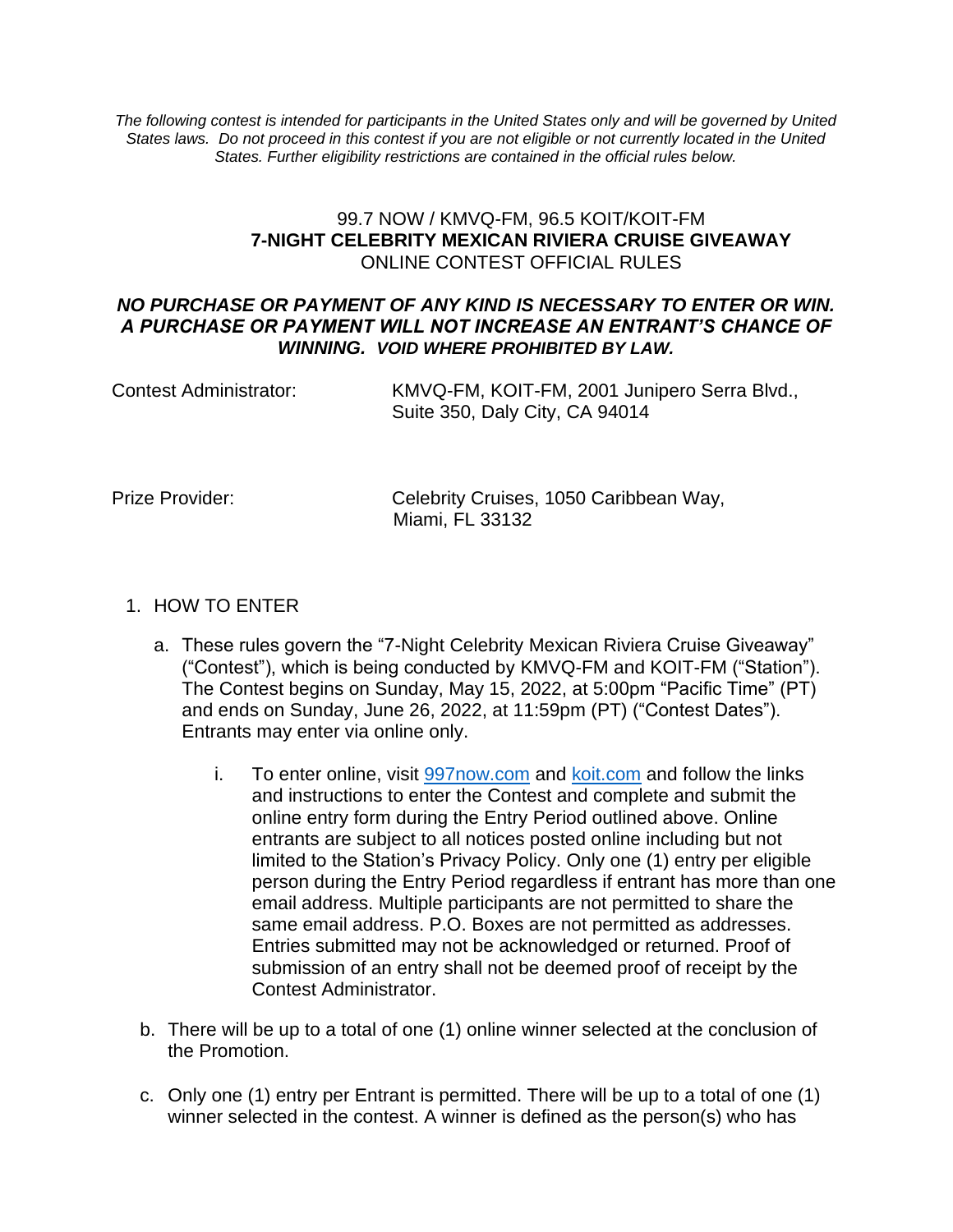been deemed eligible by the Station to win a prize ("Winner"). Only one (1) Winner, per household for the duration of this Contest is permitted.

d. Only one (1) entry per person is permitted

### 2. ELIGIBILITY RESTRICTIONS

- a. The Contest is open to all persons who are legal U.S. residents of the state of California, twenty-one (21) years of age or older, and who reside in one of the Nine (9) jurisdictions that make up the listening area of the Greater San Francisco / Bay Area (San Francisco, Santa Clara, Alameda, Contra Costa, Marin, San Mateo, Solano, Napa, and Sonoma Counties). Void where prohibited or restricted by law.
- b. The following individuals are NOT eligible to enter Station contests at any time, even if such individuals meet the age and residency requirements above: (i) any employees (i.e., full-time, part-time and/or temporary employees) of the Station, Bonneville International Corporation, other area radio stations, Contest Sponsor, of any advertising and promotion agencies, and/or of the respective parent entities, subsidiaries, affiliated companies of each; (ii) any immediate family members of such employees, including, without limitation, current and/or exspouses, parents, grandparents, children, grandchildren, siblings, in-laws, and/or steps in any of the foregoing categories; and (iii) any other individual legally residing in the same household (i.e., at the same address) of such employees, including, without limitation, roommates, housemates, significant others, and partners.
- c. To claim a prize, the Winner must provide valid government-issued photo identification and provide their complete address, date of birth and phone number, email address and Social Security Number.
- d. Entrants are required to provide truthful information and the Station will reject and delete any entry that it discovers to be false or fraudulent. The Station will disqualify any Entrant who does not meet the eligibility requirements and will also delete any entry as required by law.
- e. This Contest is subject to all applicable federal, state, and local laws and regulations. By participating in the Contest and/or accepting prizes, Entrant agrees to comply with these Official Rules and the decisions of the Station, which are final and binding in all respects.

#### 3. PRIZES

a. One (1) prize will be awarded in this contest. The prize consists of a seven (7) Night Mexican Riviera Cruise on Celebrity Cruise including: Accommodations for two (2) people (one (1) winner & one (1) guest), aboard the Celebrity Solstice. Cruise must be taken by December 31, 2022. The approximate retail value ("ARV") of the prize is \$4,000.00. Airfare, ground transportation from the airport to cruise terminal are included. Roundtrip airfare from SFO or OAK to LAX.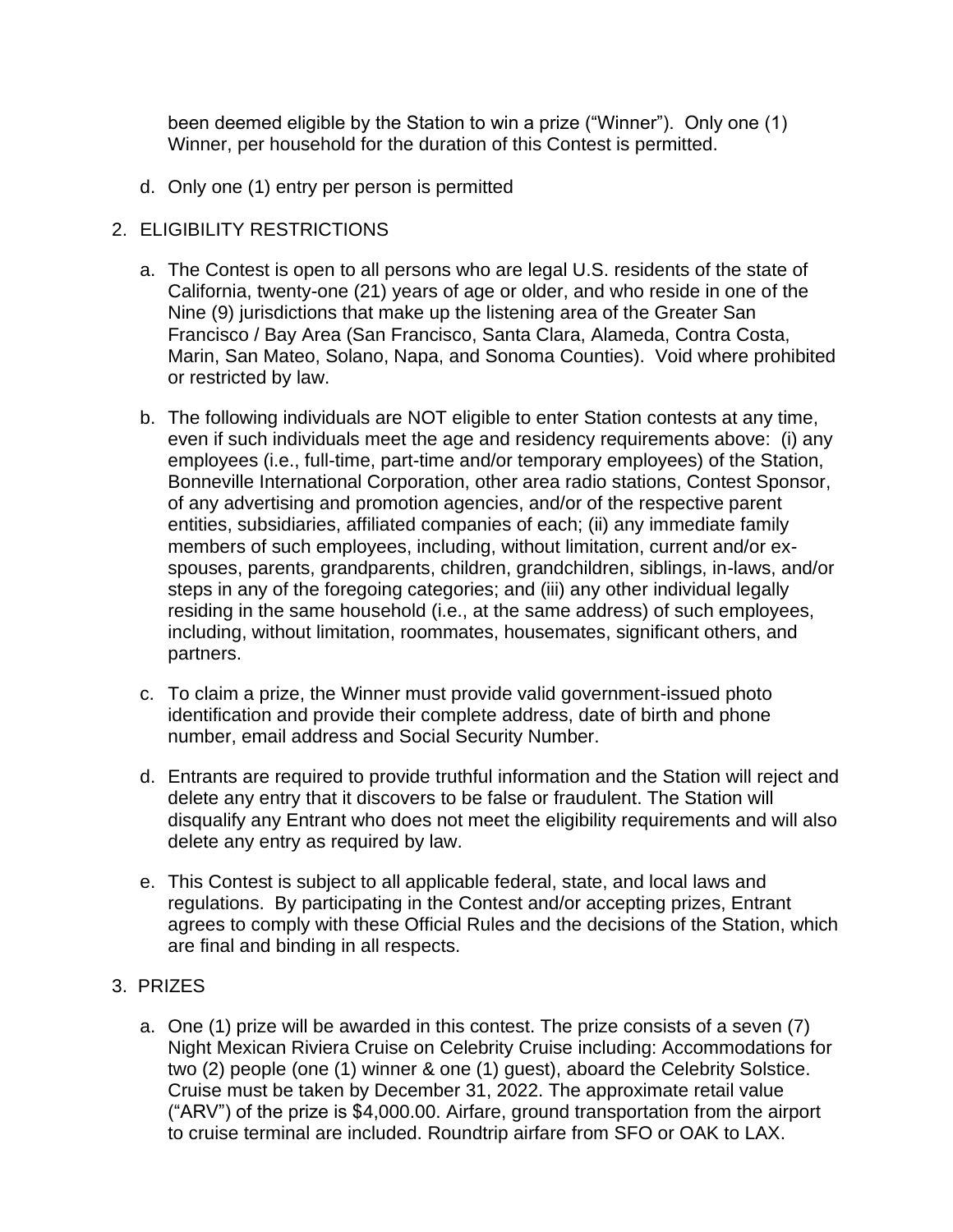Winner and guest must have a valid passport to travel. Winner and guest must provide proof of being vaccinated from COVID-19. The winner(s) will be solely responsible for all taxes and all other fees and expenses not specified herein associated with the receipt and use of the prize(s). Tickets are valid only on the date(s) printed on the tickets, and they are not refundable or transferable, may not be sold to a third party, and may not be substituted or exchanged for cash or credit at any time, nor will they be replaced if lost or stolen. If a prize--related event is unable to take place as scheduled, for reasons such as cancellation, preemption, postponement or unavailability, including for weather, or for any reason beyond the control of the Station or the Contest Administrator or Sponsor, their sole responsibility to the winner(s) will be to award the remaining available elements of the prize(s) and no substitution or compensation will be provided for the unawarded elements of the prize(s). The Station, in its sole discretion, reserves the right to deny entry to or to remove the winner(s) and/or guest(s) if either engages in disruptive behavior or in a manner with intent to annoy, abuse, threaten or harass any other person at the prize related event(s). The Vacation Package will not include the following: transportation from/to winner's residence to/from Departure Airport Premises, airport departure fees, baggage fees, travel insurance, room service, parking fees, laundry service, spa treatments, food, alcoholic and non-alcoholic beverages, merchandise, souvenirs, incidental expenses, local and long distance telephone calls, tips, gratuities, service charges, resort fees, and any taxes, or all other charges not explicitly included herein.

- b. All sales, prizes and other taxes, gratuities and any other incidentals associated with the prizes are the sole responsibility of the prizewinner(s). Prizes are not transferable or exchangeable and may not be substituted, except by sponsors for reasons of unavailability, in which case, a prize of equal or greater value will be awarded. The Station assumes no responsibility or liability for damages, loss, or injury resulting from acceptance or use of the prize. The Station is not responsible for replacing tickets in the event of show cancellations as a result of weather, promoter, or performer actions. The Station reserves the right, in its sole discretion, to cancel or suspend the Contest should a virus, bug, computer, or other problem beyond the control of the Station corrupt the administration, security, or proper execution of the Contest, or the Internet portion of the Contest. Decisions of the Station/judges are final.
- c. If due to a printing, production or other error, more prizes are claimed than are intended to be awarded for any prize level, the intended prizes will be awarded in a random drawing from among all verified and validated prize claims received for that prize level. In no event will more than the stated number of prizes be awarded.

#### 4. WINNER SELECTION AND NOTIFICATION

- a. Decisions of the Station management with respect to the Contest are final.
- b. One (1) prize winner will be selected on Monday, June 27, 2022, at approximately 12:00pm (PT) in a random drawing of all eligible online entries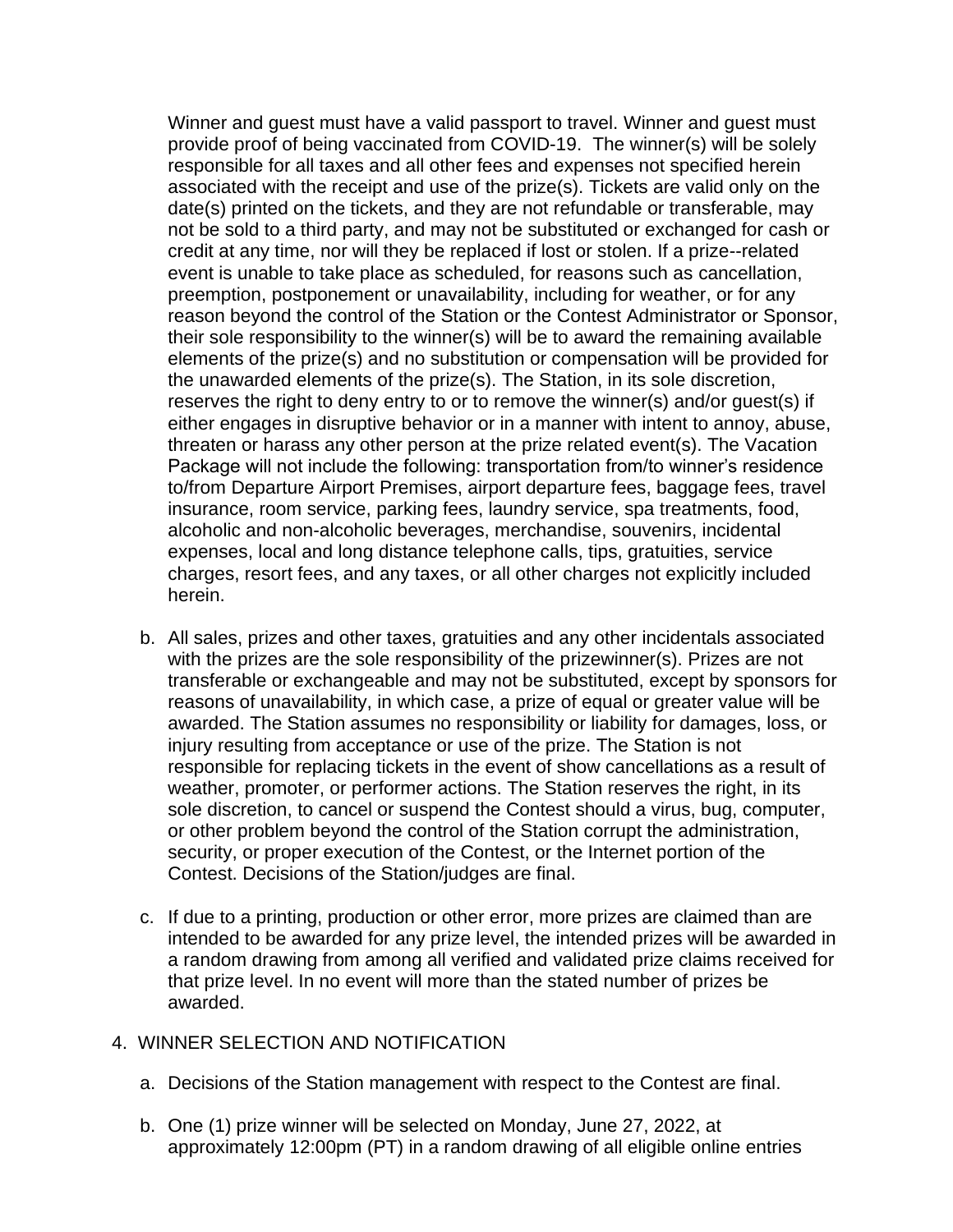received between 5:00pm (PT) on Sunday, May 15, 2022, and 11:59pm (PT) on Sunday, June 26, 2022, as described above in Section 1 of these Official Rules as described above in Section 1 of these Official Rules.

- c. Odds of winning depend upon the number of eligible online entries received.
- d. Winners do need to listen to the Station to win and do not need to be present to win. All prizes must be claimed within thirty (30) days of winning, as directed by the Station. Public health conditions do not permit a Winner to claim the prize in person, so the Station will coordinate with the Winner to confirm his or her identify remotely and deliver the prize by mail or other means of delivery. The Winner must have their prize shipped and will be required to sign a release that the Station and any Released Parties (defined below) are not responsible if the prize is late, lost, stolen, misdirected, undeliverable, or damaged during shipping.
- e. Potential winner(s) will be notified of winning by telephone at the time of the drawing. Prize(s) will be awarded only upon confirmation of eligibility and completion of all requisite releases. Upon notification or notification attempt, the potential winner(s) will be required to respond to such notification attempt and must execute and return, along with the guest(s) of the winner(s), an IRS Form W-9, affidavit of acceptance, eligibility, liability, publicity release, and if applicable, Contest Sponsor liability release forms within thirty (30) days of such notification or notification attempt or prize(s) will be forfeited. If a winner has not reached the age of majority in his/her state of residence, the prize(s) will be awarded in the name of his/her parent or legal guardian. If a potential winner(s) is deemed ineligible for any reason, cannot be contacted, fails to sign and return the fully executed affidavit of eligibility and/or liability/publicity release within the required time period, or if a prize or prize notification is returned as undeliverable, the potential winner forfeits the prize(s). The Station or Contest Administrator or Sponsor is not responsible for any changes in an entrant or winner's email address, phone number, mailing address or other contact information.

# 5. CONDITIONS

a. Any attempt by any entrant to obtain more than the stated number of entries by using multiple/different email addresses, identities, registrations and logins or any other methods may void that entrant's entries and that entrant may be disqualified. The use of any device to automate entry is prohibited. Any use of robotic, repetitive, automatic, programmed or similar entry methods or agents (including, but not limited to, promotion entry services or proxies) will void all entries by that entrant at the Station's discretion. The Station's or its Contest Administrator's computer or telephone system is the official time keeping device for this Contest. In the event of a dispute, online entries will be deemed to have been submitted by the Authorized Account Holder. The "Authorized Account Holder" is the natural person who (i) is assigned to an email address by an internet access provider, online service provider, or other organization that is responsible for assigning email addresses for the domain associated with the submitted email address, or (ii) is assigned to the mobile telephone number by a telecommunications provider, or other organization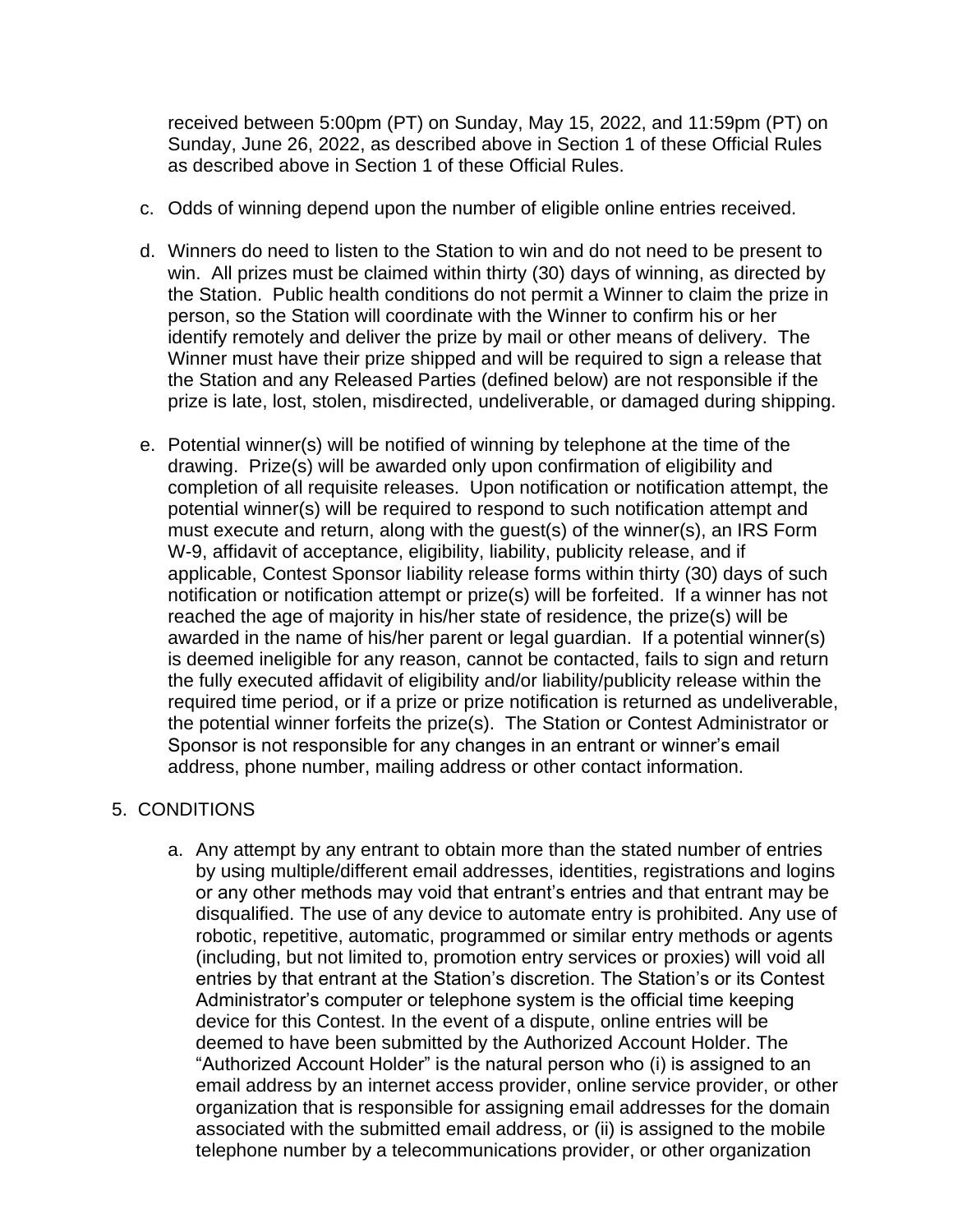that is responsible for assigning such numbers. The Station, in its sole discretion, reserves the right to disqualify any person who it believes is tampering with the entry process or the operation of the Contest. Failure to comply with the rules of the Contest may result in an entrant's disqualification and/or forfeiture of any prize or prizes. If the Station makes a good--faith determination that an entrant has cheated or committed fraudulent activity in connection with a Contest, the Station may disqualify that entrant from entering and/or winning this and any or all future Station--administered contests and seek damages to the fullest extent permitted by law

- b. The Station reserves the right to modify these rules for clarification or equitable purposes without materially affecting the terms and conditions of the Contest including, without limitation, the substitution of a prize(s) of equivalent value, which will become effective upon announcement. To the extent the Station makes material changes to the terms and conditions of the Contest, any such material changes will be broadcast on the Station and/or posted on its website [997now.com](https://997now.com/) and [koit.com](https://997now.com/) within twenty--four (24) hours of the change and periodically thereafter. If due to circumstances beyond the control of the Station, any competition or prize--related event or travel is delayed, rescheduled, postponed or cancelled, the Station reserves the right, but does not have the obligation, to cancel, terminate, suspend, or modify the Contest and shall not be required to award a substitute prize(s). If any provision of these Official Rules is irrevocably inconsistent with any provision set forth on the Contest webpage, then the provision of these Official Rules will prevail but solely to the extent of the inconsistency.
- c. Calling the Station regarding the Contest constitutes permission for the Station to tape the caller's voice and use it on the air. All telephone calls during the Contest may be taped without further permission from the caller. By entering the Contest and/or acceptance of prize(s), all entrants consent to the use of their name, photograph, likeness, biography, voice, video, entry materials, prize information (if any), or any statements made for trade, publicity, advertising, or promotional purposes, in any and all media, now known or hereafter devised, including online announcements, without limitation and without compensation, except where prohibited by law.
- d. Each Winner will be required to produce identification satisfactory to the Station. For example, Winner(s) will be required to sign an IRS Form W-9 and verify their identity either through email, DocuSign, or videoconference, and complete an affidavit of eligibility and release, including a publicity release, as prepared by the Station prior to receiving their prize. Each Winner will solely be responsible for any (federal, state, or local) taxes or fees that result from the receipt and/or use of their prize and may receive an IRS Form 1099-Misc for all prizes won from the Station in any calendar year where the aggregate value of all such prizes is \$600 or more. The Contest is void where prohibited by law. Failure to comply with the terms and conditions applicable to Contest entry, including, without limitation, submitting an incomplete or fraudulent entry, and/or failing to complete the entry process, will result in such entry being disqualified from such Contest. Any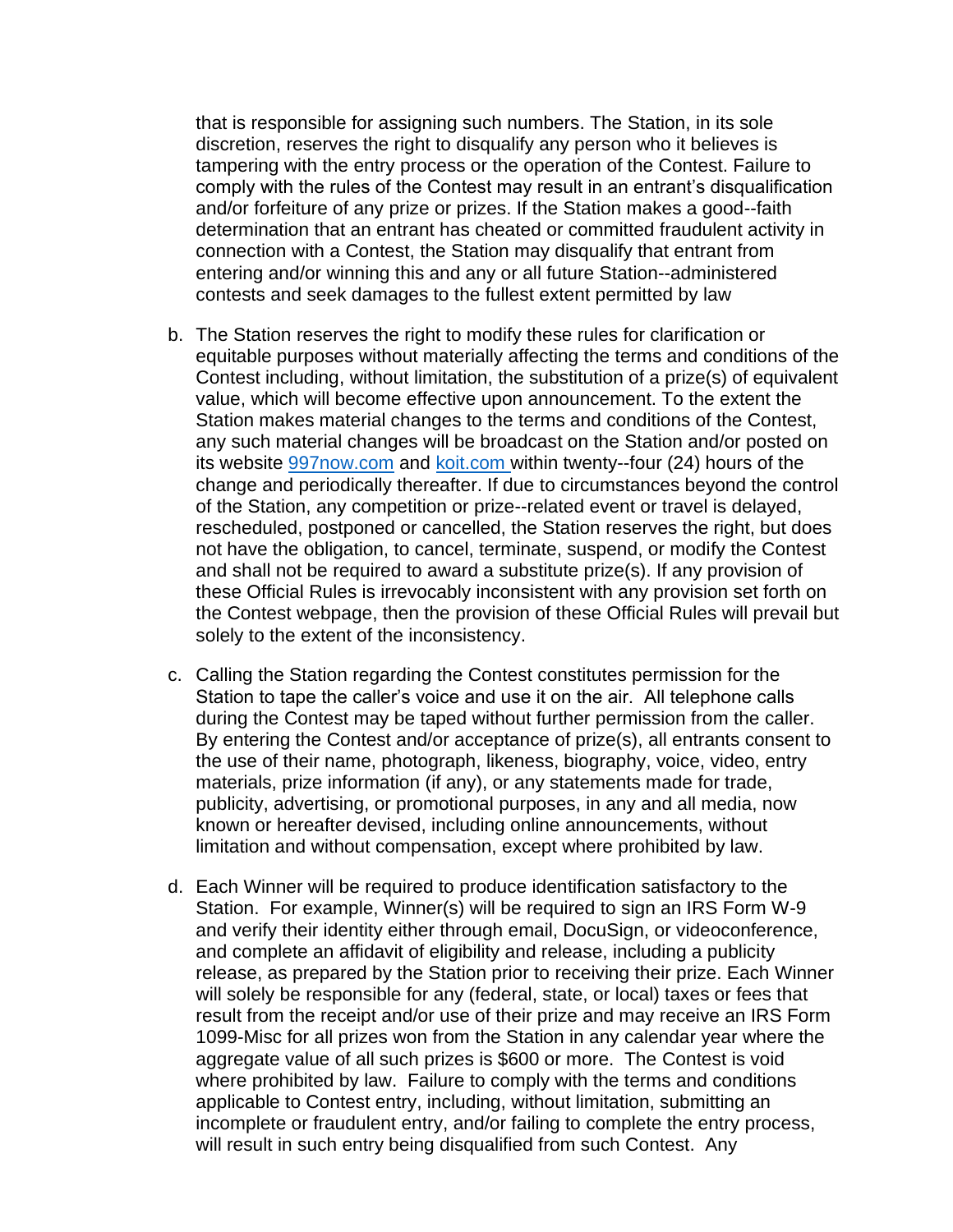individual(s) that is found to be, or suspected of, tampering with a Contest in any way, including, without limitation, by making a fraudulent entry, by engaging in any "deal-making" with or between other Contest Entrants or third parties, by creating a public hazard, by cheating, by engaging in improper or illegal activity, by causing interference with, or the destruction of, property and/or utilized public safety resources will be disqualified from participating and/or winning any prize(s), as applicable, and may be banned from any future participation in any Contest as determined by Station at its sole discretion and on a case-by-case basis.

- e. Participation in a Contest and/or accepting a prize(s) constitutes agreement by Entrant and/or Winner to release, forever discharge, indemnify, and hold harmless Station, its affiliates, parents, assigns, successors, employees, participating Contest Sponsors, agents and all others connected with them and the Contest (the "Released Parties") from any and all liability, claims, actions, and losses or damages, including, but not limited to, personal injury or communicable diseases sustained or incurred with respect to the conduct of or participation in the Contest, or the awarding, shipping/handling, receipt, possession, and/or use or misuse of any prize, including any travel related thereto, act or omission, whether negligent, intentional or otherwise caused by Station, its affiliates, parents, assigns, successors, employees, sponsors, agents and all others connected with them and the Contest.
- f. The Released Parties are not responsible for (i) typographical or other errors in the printing, the offering, or the administration of the Contest or in the announcement of a prize; (ii) incorrect or inaccurate information, human error, failure, or omission; (iii) unauthorized human intervention; (iv) lost, stolen, mangled, misdirected, illegible, incomplete, or late entries; (v) entries not received due to difficulty accessing the internet, service outage or delays, computer difficulties, telephone service outages, delays, busy signals, poor signals or signal interference, accidental disconnection, equipment malfunctions, and any other technological failures; or (vi) any cancellations, delays, diversions, or substitutions or omissions by any transportation providers or any other persons or entities providing any services to Entrant(s) and/or Winner(s) including any results thereof such as changes in services or location necessitated by same; or (vii) event cancellations, trip schedule changes, flight cancellations, changes in travel arrangements, travel delays of any form and duration, as well as all delays or cancellations due to the closure of any contest sponsor location, promoter or performer issues, acts of God, any action, regulation, order or request by any governmental or quasigovernmental entity (whether or not the action, regulations, order or request proves to be invalid), threatened terrorist acts, terrorist acts, air raid, blackout, act of public enemy, earthquake, volcanic eruption, war (declared or undeclared), fire, flood, epidemic, pandemic, disease, national or regional emergency, explosion, unusually severe weather, hurricane, embargo, labor dispute or strike (whether legal or illegal) labor or material shortage, transportation interruption of any kind, work slow-down, civil disturbance, insurrection, riot, or any other reason beyond the Stations sole control.